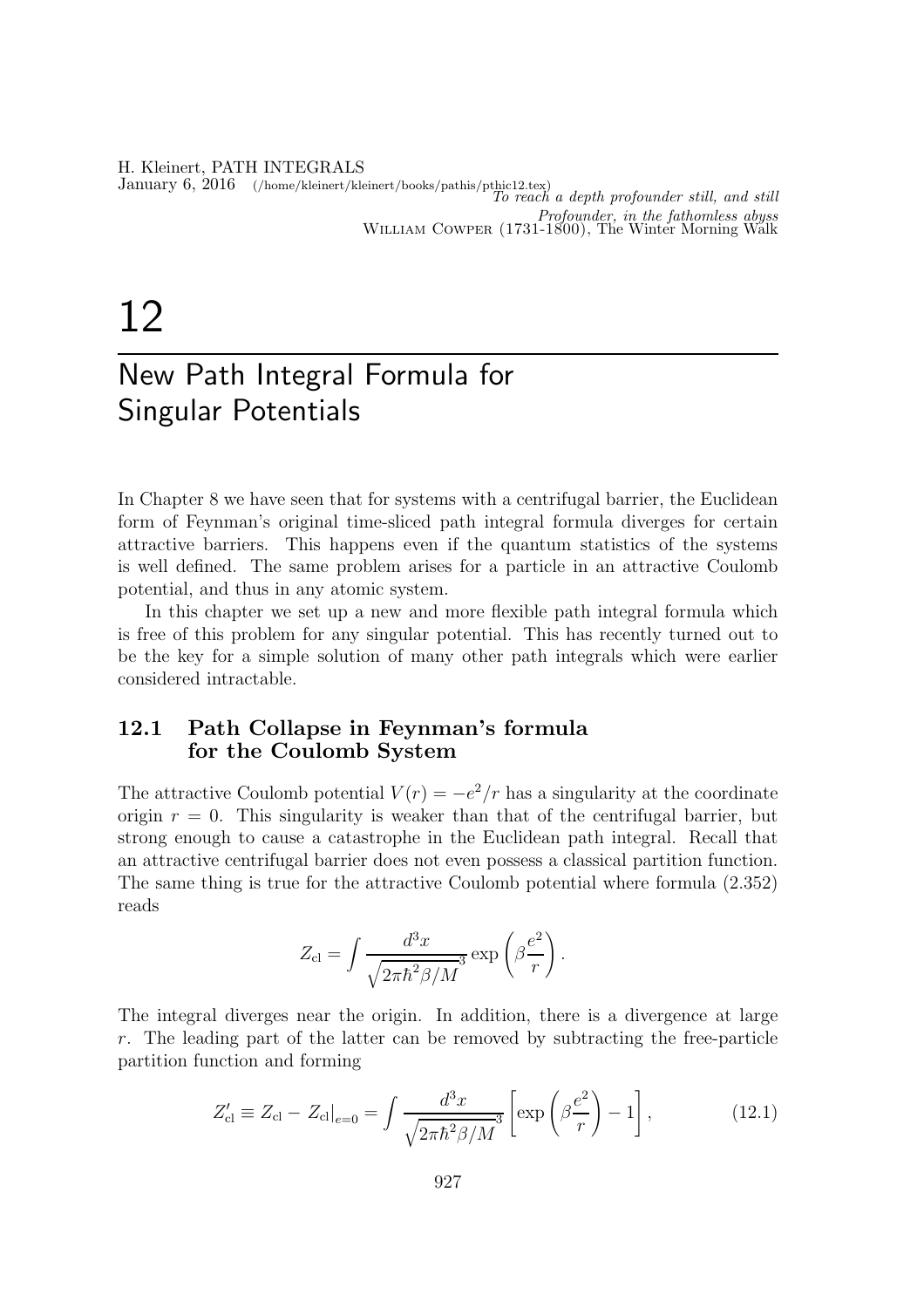leaving only a quadratic divergence. In a realistic many-body system with an equal number of oppositely charged particles, this disappears by screening effects. Thus we shall not worry about it any further and concentrate only on the remaining small-r divergence. In a real atom, this singularity is not present since the nucleus is not a point particle but occupies a finite volume. However, this "physical regularization" of the singularity is not required for quantum-mechanical stability. The Schrödinger equation is perfectly solvable for the singular pure  $-e^2/r$  potential. We should therefore be able to recover the existing Schrödinger results from the path integral formalism without any short-distance regularization.

On the basis of Feynman's original time-sliced formula, this is impossible. If a path consists of a finite number of straight pieces, its Euclidean action

$$
\mathcal{A} = \int_{\tau_a}^{\tau_b} d\tau \left[ \frac{M}{2} \mathbf{x}'^2(\tau) - \frac{e^2}{r(\tau)} \right] \tag{12.2}
$$

can be lowered indefinitely by a path with an almost stretched configuration which corresponds to a slowly moving particle sliding down into the  $-e^2/r$  abyss. We call this phenomenon a path collapse. In nature, this catastrophe is prevented by quantum fluctuations. In order to understand how this happens, it is useful to reinterpret the paths in the Euclidean path integral as random lines parametrized by  $\tau \in (\tau_a, \tau_b)$ . Their distribution is governed by the "Boltzmann factor"  $e^{-\mathcal{A}/\hbar}$ , whose effective "quantum" temperature is  $T_{\text{eff}} \equiv \hbar/k_B(\tau_b - \tau_a)$ .<sup>1</sup> The logarithm of the Euclidean amplitude  $(\mathbf{x}_b \tau_b | \mathbf{x}_a \tau_a)$  multiplied by  $-T_{\text{eff}}$  defines a free energy

$$
F = E - k_B T S
$$

of the random line with fixed endpoints. The quantum fluctuations equip the path with a configurational entropy S. This must be sufficiently singular to produce a regular free energy bounded from below. Obviously, such a mechanism can only work if the exact path integral contains an *infinite* number of infinitesimally small sections. Only these can contain enough configurational entropy near the singularity to halt the collapse.

The variational approach in Section 5.10 has shown an important effect of the configurational entropy of quantum fluctuations. It smoothes the singular Coulomb potential producing an effective classical potential that is finite at the origin. A path collapse was avoided by defining the path integral as an infinite product of integrals over all Fourier coefficients. The infinitely high-frequency components were integrated out and this produced the desired stability. These high-frequency components are absent in a finitely time-sliced path with a finite number of pieces, where frequencies  $\Omega_m$  are bounded by twice the inverse slice thickness  $1/\epsilon$  [recall Eqs.  $(2.111), (2.112)$ .

Unfortunately, the path measure used in the variational approach is unsuitable for exact calculations of nontrivial path integrals. Except for the free particle and

<sup>&</sup>lt;sup>1</sup>This amounts to viewing the path as a polymer with configurational fluctuations in space, a possibility which is a major topic in Chapters 15 and 16.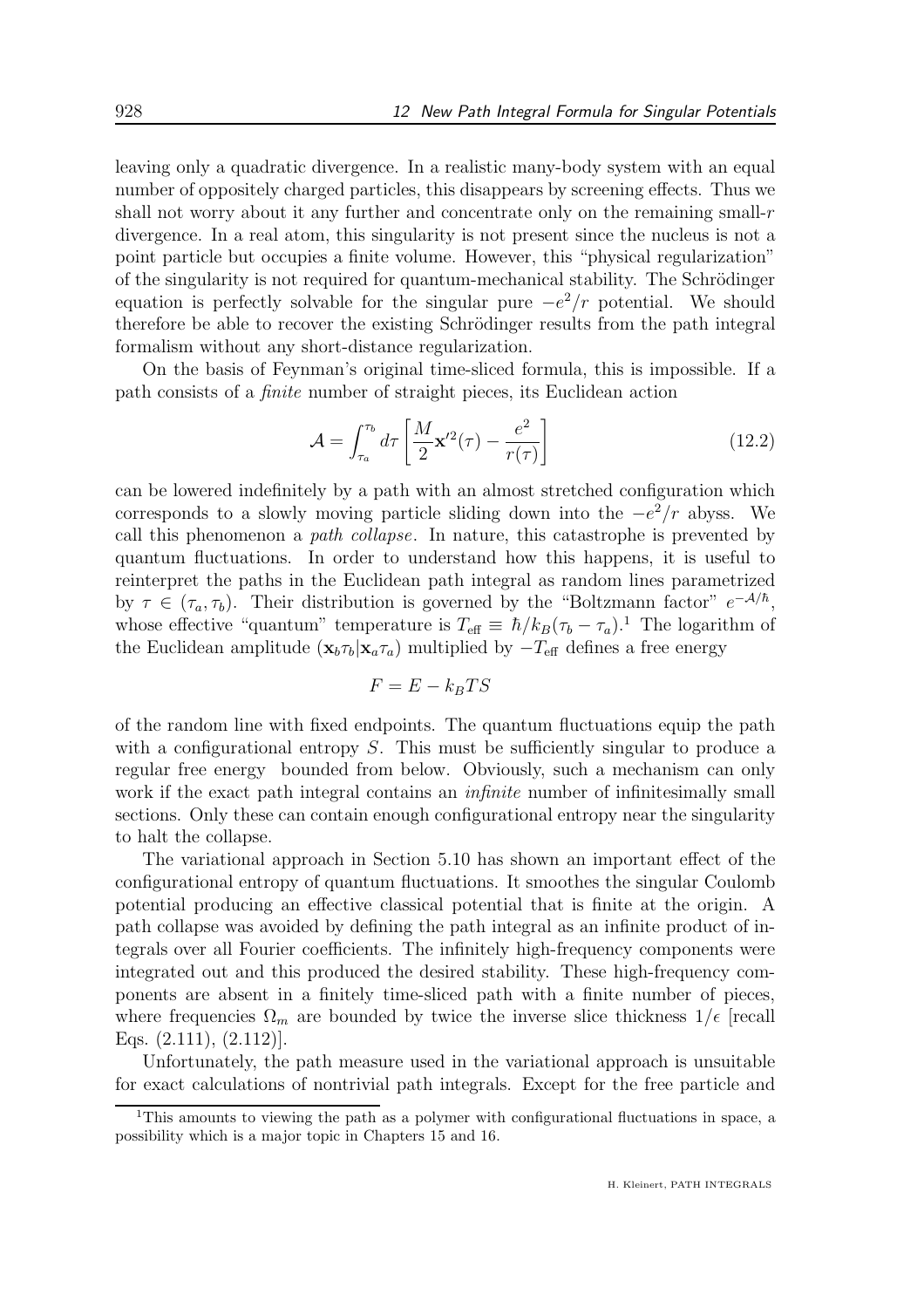the harmonic oscillator, these are all based on solving a finite number of ordinary integrals in a time-sliced formula. We therefore need a more powerful time-sliced path integral formula which avoids a collapse in singular potentials.

For the Coulomb system, such a formula has been found in 1979 by Duru and Kleinert.<sup>2</sup> It has become the basis for solving the path integral of many other nontrivial systems. Here we describe the most general extension of this formula which will later be applied to a number of systems. For the attractive Coulomb potential and other singular potentials, such as attractive centrifugal barriers, it will not only halt the collapse, but also be the key to an analytic solution.

The derived stabilization is achieved by introducing a path-independent width of the time slices. If the path approaches an abyss, the widths decrease and the number of slices increases. This enables the configurational entropy of Eq. (12.3) to grow large enough to cancel the singularity in the energy. To see the cancellation mechanism, consider a random line with  $n$  links which has, on a simple cubic lattice in D dimensions,  $(2D)^n$  configurations with an entropy

$$
S = n \log(2D). \tag{12.3}
$$

If the number of time slices n increases near the  $-e^2/r$  singularity like const/r, then the entropy is proportional to  $1/r$ . A path section which slides down into the abyss must stretch itself to make the kinetic energy small. But then it gives up a certain entropy S, and this raises the free energy by  $k_B T_{\text{eff}}S$  according to (12.3). This compensates for the singularity in the potential and halts the collapse. The purpose of this chapter is to set up a path integral formula in which this stabilizing mechanism is at work.

It should be pointed out that no instability problem would certainly arise if we were to *define* the imaginary-time path integral for the time evolution amplitude in the continuum

$$
(\mathbf{x}_b \tau_b | \mathbf{x}_a \tau_a) \equiv \int \mathcal{D}^D x(\tau) \int \frac{\mathcal{D}^D p(\tau)}{(2\pi\hbar)^D} \exp \left\{ \frac{1}{\hbar} \int_{\tau_a}^{\tau_b} d\tau [i \mathbf{p} \dot{\mathbf{x}} - H(\mathbf{p}, \mathbf{x})] \right\}
$$
(12.4)

without any time slicing as the solution of the Schrödinger differential equation

$$
(\hbar \partial_{\tau} + \hat{H})(\mathbf{x} \tau | \mathbf{x}_a \tau_a) = \hbar \delta(\tau - \tau_a) \delta^{(D)}(\mathbf{x} - \mathbf{x}_a)
$$
(12.5)

[compare Eq. (1.308)]. After solving the Schrödinger equation  $\hat{H}\psi_n(\mathbf{x}) = E_n\psi_n(\mathbf{x}),$ the spectral representation (1.323) renders directly the amplitude (12.4).

All subtleties described above are due to the finite number of time slices in the path integral. As explained at the end of Section 2.1, the explicit sum over all paths is an essential ingredient of Feynman's global approach to the phenomena of

<sup>&</sup>lt;sup>2</sup>I.H. Duru and H. Kleinert, Phys. Lett. B  $84$ , 30 (1979) (http://www.physik.fu-berlin.de/~kleinert/65); Fortschr. Phys. 30, 401 (1982) (ibid.http/83). See also the historical remarks in the preface.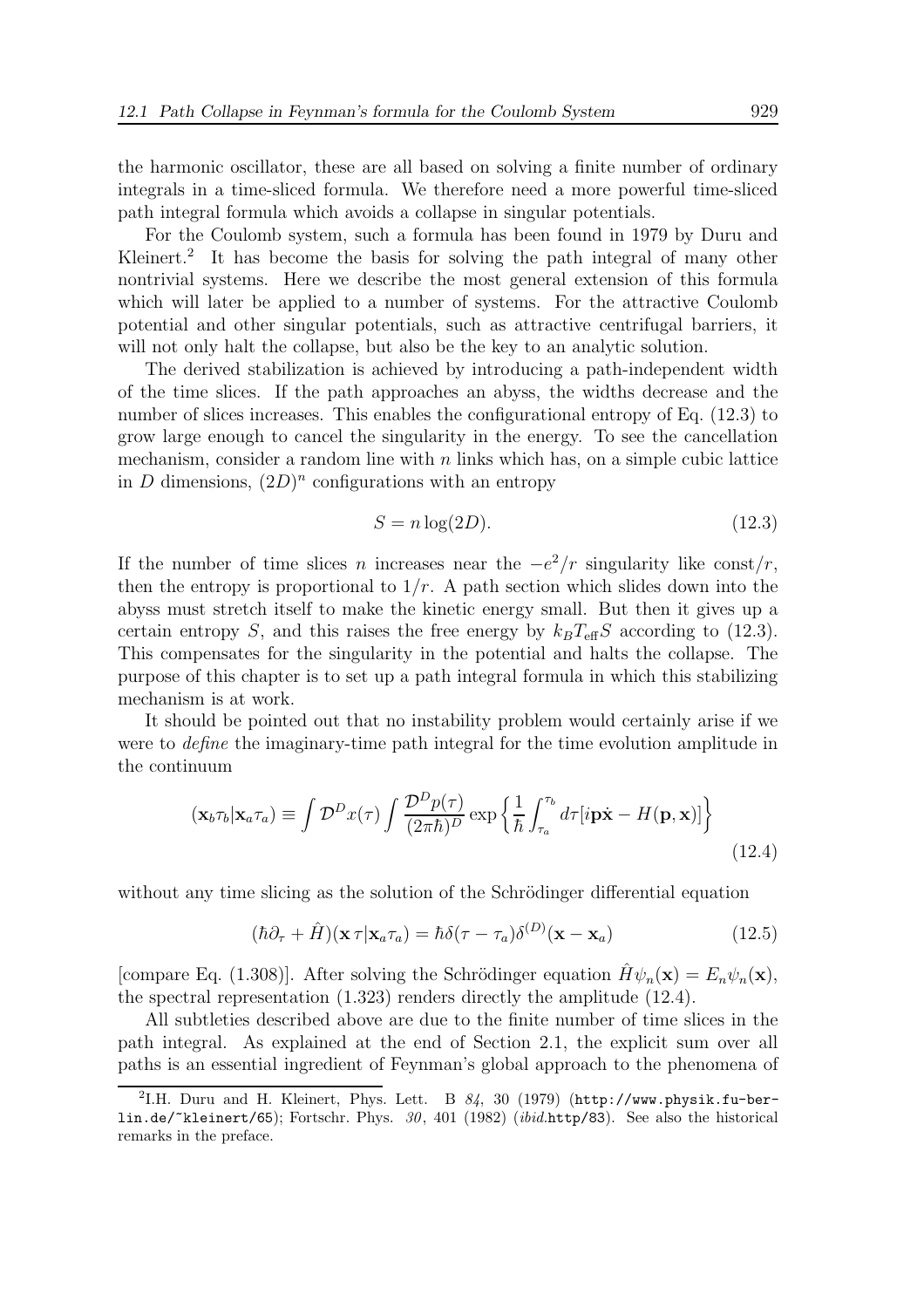quantum fluctuations. Within this approach, the finite time slicing is essential for being able to perform this sum in any nontrivial system.

We now present a general solution to the stability problem of time-sliced quantum-statistical path integrals.

#### 12.2 Stable Path Integral with Singular Potentials

Consider the fixed-energy amplitude (9.1) which is the local matrix element

$$
(\mathbf{x}_b|\mathbf{x}_a)_E = \langle \mathbf{x}_b|\hat{R}|\mathbf{x}_a\rangle \tag{12.6}
$$

of the resolvent operator (1.319):

$$
\hat{R} = \frac{i\hbar}{E - \hat{H} + i\eta}.\tag{12.7}
$$

Recall that the *in*-prescription ensures the causality of the Fourier transform of (12.6), making it vanish for  $t_b < t_a$  [see the discussion after Eq. (1.327)].

The fixed-energy amplitude has poles of the form

$$
(\mathbf{x}_b|\mathbf{x}_a)_E = \sum_n \frac{i\hbar}{E - E_n + i\eta} \psi_n(\mathbf{x}_b) \psi_n^*(\mathbf{x}_a) + \dots
$$

at the bound-state energies, and a cut along the continuum part of the energy spectrum. The energy integral over the discontinuity across the singularities yields the completeness relation (1.330).

The new path integral formula is based on the following observation. If the system possesses a Feynman path integral for the time evolution amplitude, it does so also for the fixed-energy amplitude. This is seen after rewriting the latter as an integral

$$
(\mathbf{x}_b|\mathbf{x}_a)_E = \int_{t_a}^{\infty} dt_b \langle \mathbf{x}_b | \hat{U}_E(t_b - t_a) | \mathbf{x}_a \rangle \tag{12.8}
$$

involving the modified time evolution operator

$$
\hat{U}_E(t) \equiv e^{-it(\hat{H} - E)/\hbar},\tag{12.9}
$$

that is associated with the modified Hamiltonian

$$
\hat{H}_E \equiv \hat{H} - E. \tag{12.10}
$$

Obviously, as long as the matrix elements of the ordinary time evolution operator  $\hat{U}(t) = e^{-it\hat{H}/\hbar}$  can be represented by a time-sliced Feynman path integral, the same is true for the matrix elements of the modified operator  $\hat{U}_E(t) = e^{-it\hat{H}_E/\hbar}$ . Its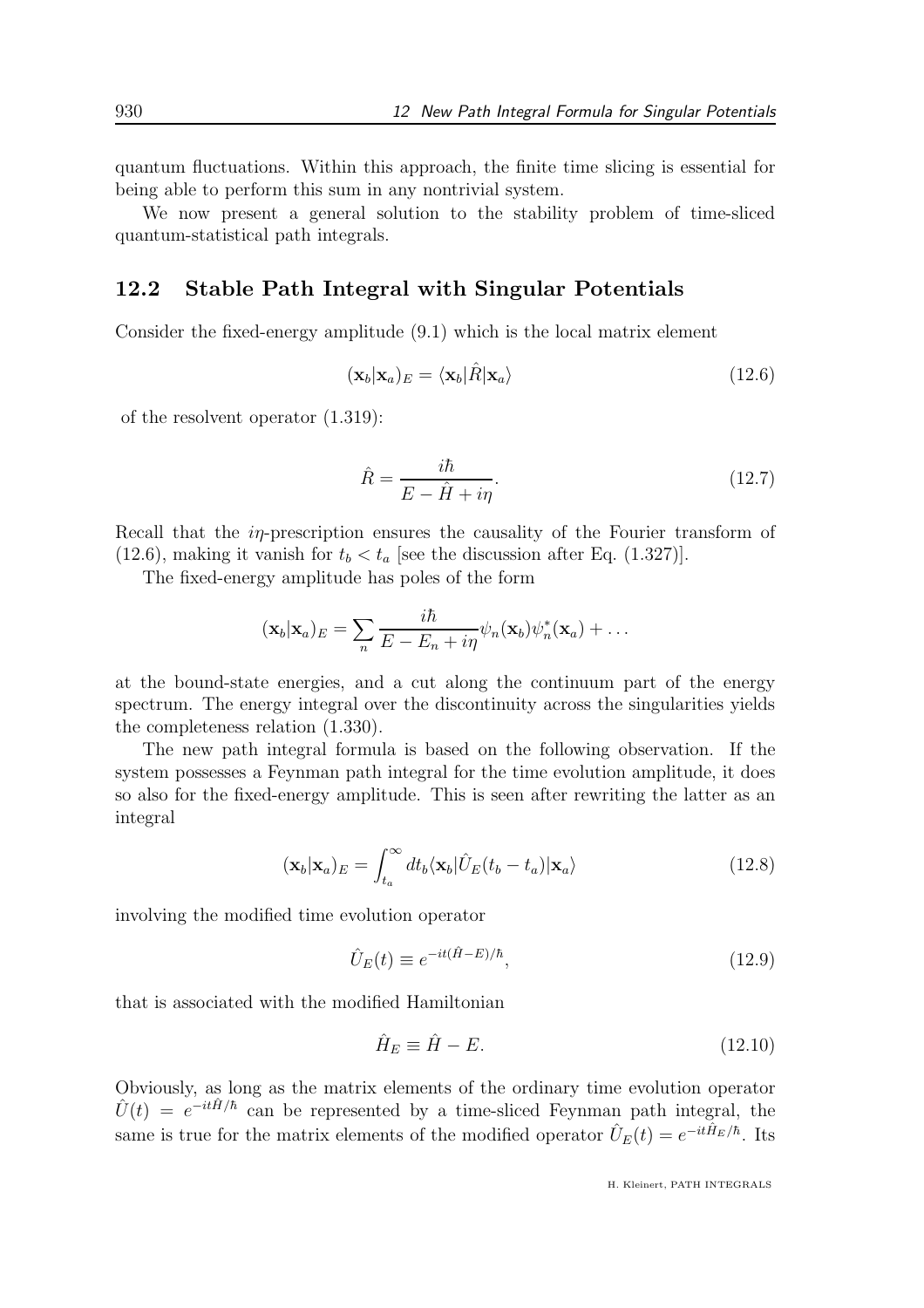explicit form is obtained, as in Section 2.1, by slicing the t-variable into  $N+1$  pieces, factorizing  $\exp(-it\hat{H}_E/\hbar)$  into the product of  $N+1$  factors,

$$
e^{-it\hat{H}_E/\hbar} = e^{-i\epsilon\hat{H}_E/\hbar} \cdots e^{-i\epsilon\hat{H}_E/\hbar},\tag{12.11}
$$

and inserting a sequence of  $N$  completeness relations

$$
\prod_{n=1}^{N} \int d^{D}x_{n} |\mathbf{x}_{n}\rangle\langle\mathbf{x}_{n}| = 1
$$
\n(12.12)

(omitting the continuum part of the spectrum). In this way, we have arrived at the path integral for the time-sliced amplitude with  $t_b - t_a = \epsilon(N + 1)$ 

$$
\langle \mathbf{x}_b | \hat{U}_E^N(t_b - t_a) | \mathbf{x}_a \rangle = \prod_{n=1}^N \left[ \int d^D x_n \right] \prod_{n=1}^{N+1} \left[ \int \frac{d^D p_n}{(2\pi\hbar)^D} \right] \exp\left(\frac{i}{\hbar} A_E^N\right),\tag{12.13}
$$

where  $A_E^N$  is the sliced action

$$
A_E^N = \sum_{n=1}^{N+1} \{ \mathbf{p}_n(\mathbf{x}_n - \mathbf{x}_{n-1}) - \epsilon [H(\mathbf{p}_n, \mathbf{x}_n) - E] \}.
$$
 (12.14)

In the limit of large N at fixed  $t_b - t_a = \epsilon(N + 1)$ , this defines the path integral

$$
\langle \mathbf{x}_b | \hat{U}_E(t) | \mathbf{x}_a \rangle = \int \mathcal{D}^D x(t') \int \frac{\mathcal{D}^D p(t')}{(2\pi\hbar)^D} \exp \left\{ \frac{i}{\hbar} \int_0^t dt' [\mathbf{p}\dot{\mathbf{x}}(t') - H_E(\mathbf{p}(t'), \mathbf{x}(t'))] \right\}.
$$
\n(12.15)

It is easy to derive a finite- $N$  approximation also for the fixed-energy amplitude  $(\mathbf{x}_b|\mathbf{x}_a)_E$  of Eq. (12.8). The additional integral over  $t_b > t_a$  can be approximated at the level of a finite N by an integral over the slice thickness  $\epsilon$ :

$$
\int_{t_a}^{\infty} dt_b = (N+1) \int_0^{\infty} d\epsilon.
$$
 (12.16)

The resulting finite- $N$  approximation to the fixed-energy amplitude,

$$
(\mathbf{x}_b|\mathbf{x}_a)_E^N \equiv (N+1)\int_0^\infty d\epsilon \langle \mathbf{x}_b|\hat{U}_E^N(\epsilon(N+1))|\mathbf{x}_a\rangle = \int_{t_a}^\infty dt_b \langle \mathbf{x}_b|\hat{U}_E^N(t_b - t_a)|\mathbf{x}_a\rangle,\tag{12.17}
$$

converges against the correct limit  $(\mathbf{x}_b|\mathbf{x}_a)_E$ . As an example, take the free-particle case where

$$
(\mathbf{x}_b|\mathbf{x}_a)_E^N = (N+1)\int_0^\infty d\epsilon \frac{1}{\sqrt{2\pi i(N+1)\epsilon\hbar/M}} \times \exp\left[i\frac{M}{2(N+1)\epsilon}(\mathbf{x}_b - \mathbf{x}_a)^2 + iE(N+1)\epsilon\right].
$$
\n(12.18)

After a trivial change of the integration variable, this is the same integral as in (1.343) whose result was given in (1.348) and (1.355), depending on the sign of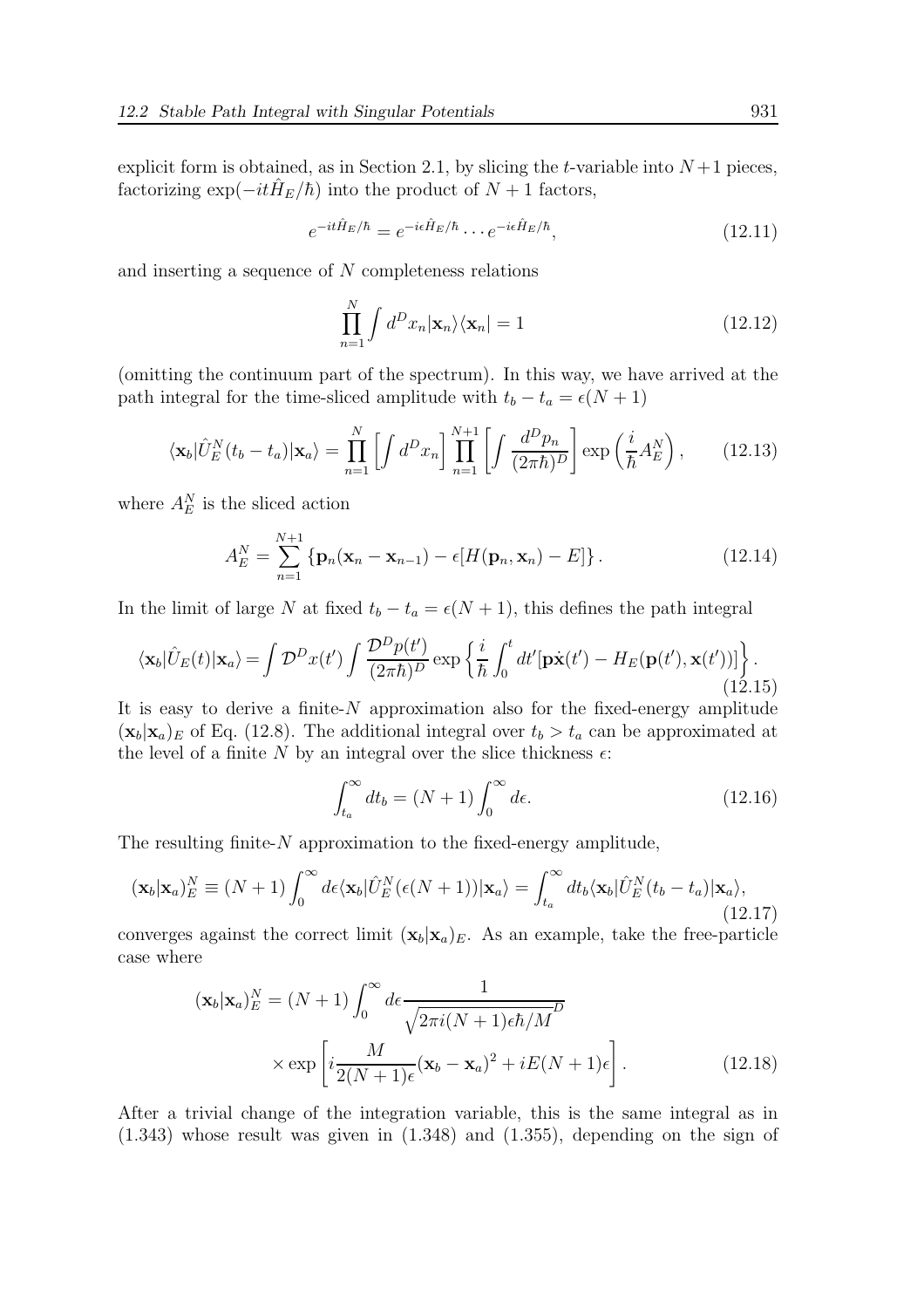the energy E. The N-dependence happens to disappear completely as observed in Section 2.2.5. In the general case of an arbitrary smooth potential, the convergence is still assured by the dominance of the kinetic term in the integral measure.

The time-sliced path integral formula for the fixed-energy amplitude  $(\mathbf{x}_b|\mathbf{x}_a)_{E}$ given by (12.17), (12.13), (12.14) has apparently the same range of validity as the original Feynman path integral for the time evolution amplitude  $(\mathbf{x}_b t_b | \mathbf{x}_a t_a)$ . Thus, so far nothing has been gained. However, the new formula has an important advantage over Feynman's. Due to the additional time integration it possesses a new functional degree of freedom. This can be exploited to find a path-integral formula without collapse at imaginary times. The starting point is the observation that the resolvent operator  $\hat{R}$  in Eq. (12.7) may be rewritten in the following three ways:

$$
\hat{R} = \frac{i\hbar}{\hat{f}_l(E - \hat{H} + i\eta)}\hat{f}_l, \tag{12.19}
$$

or

$$
\hat{R} = \hat{f}_r \frac{i\hbar}{(E - \hat{H} + i\eta)\hat{f}_r},\tag{12.20}
$$

or, more generally,

$$
\hat{R} = \hat{f}_r \frac{i\hbar}{\hat{f}_l(E - \hat{H} + i\eta)\hat{f}_r} \hat{f}_l, \tag{12.21}
$$

where  $\hat{f}_l, \hat{f}_r$  are arbitrary operators which may depend on  $\hat{\mathbf{p}}$  and  $\hat{\mathbf{x}}$ . They are called regulating functions. In the subsequent discussion, we shall avoid operator-ordering subtleties by assuming  $\hat{f}_l$ ,  $\hat{f}_r$  to depend only on  $\hat{\mathbf{x}}$ , although the general case can also be treated along similar lines. Moreover, in the specific application to follow in Chapters 13 and 14, the operators  $\hat{f}_l$ ,  $\hat{f}_r$  to be assumed consist of two different powers of one and the same operator  $f$ , i.e.,

$$
\hat{f}_l = \hat{f}^{1-\lambda}, \quad \hat{f}_r = \hat{f}^{\lambda}, \tag{12.22}
$$

whose product is

$$
\hat{f}_l \hat{f}_r = \hat{f}.\tag{12.23}
$$

Taking the local matrix elements of (12.21) renders the alternative representations for the fixed-energy amplitude

$$
\langle \mathbf{x}_b | \hat{R} | \mathbf{x}_a \rangle = (\mathbf{x}_b | \mathbf{x}_a)_E = \int_{s_a}^{\infty} ds_b \langle \mathbf{x}_b | \hat{\mathcal{U}}_E(s_b - s_a) | \mathbf{x}_a \rangle, \qquad (12.24)
$$

where  $\hat{\mathcal{U}}_E(s)$  is the generalization of the modified time evolution operator (12.9), to be called the *pseudotime evolution operator*,

$$
\hat{\mathcal{U}}_E(s) \equiv f_r(\mathbf{x})e^{-isf_l(\mathbf{x})(\hat{H}-E)f_r(\mathbf{x})}f_l(\mathbf{x}).\tag{12.25}
$$

H. Kleinert, PATH INTEGRALS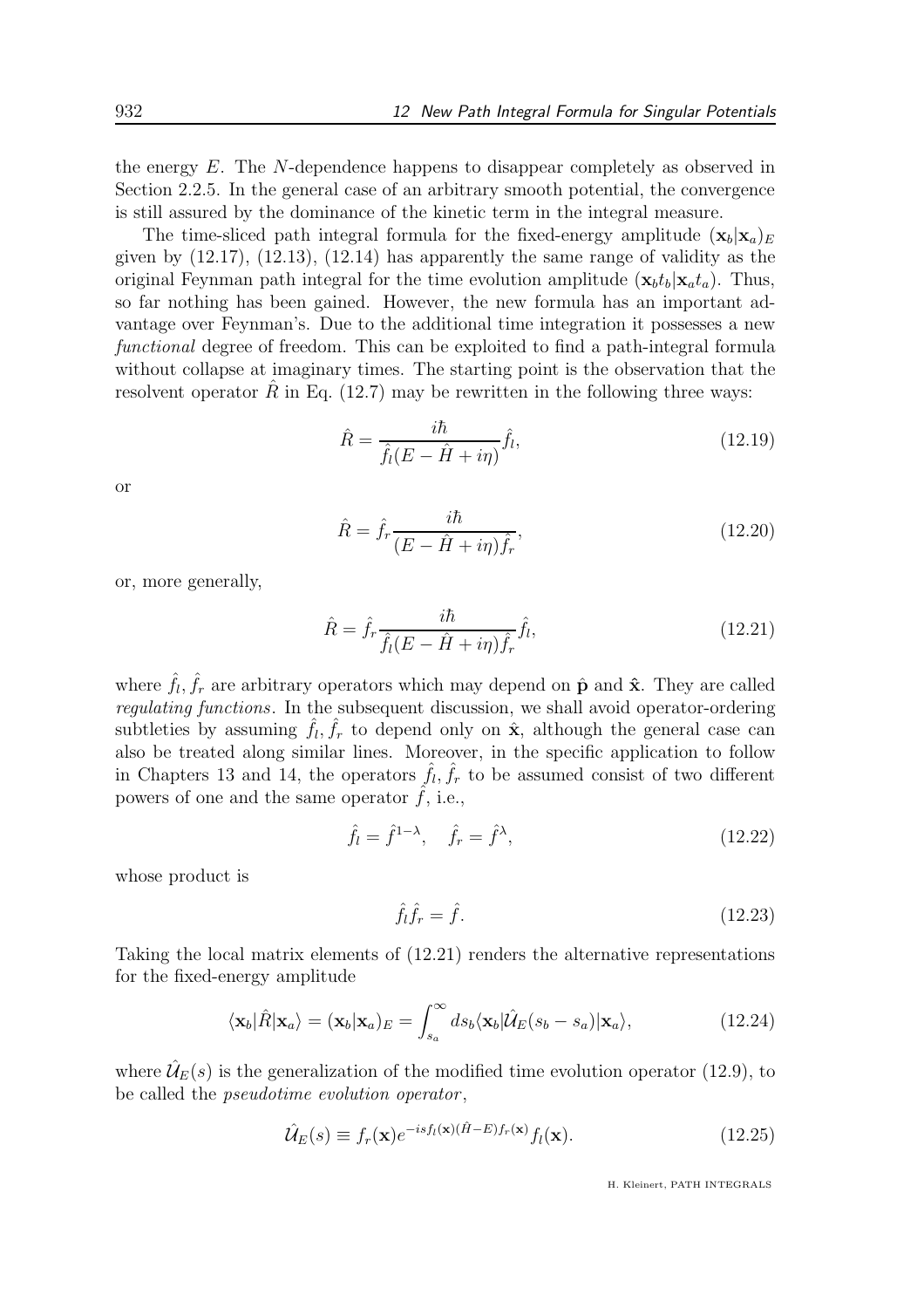The operator in the exponent,

$$
\hat{\mathcal{H}}_E \equiv f_l(\mathbf{x})(\hat{H} - E)f_r(\mathbf{x}),\tag{12.26}
$$

may be considered as an auxiliary Hamiltonian which drives the state vectors  $|x\rangle$ of the system along a pseudotime s-axis, with the operator  $e^{-is\hat{H}_E(\mathbf{p}, \mathbf{x})/\hbar}$ . Note that  $\hat{\mathcal{H}}_E$  is in general not Hermitian, in which case  $\hat{\mathcal{U}}_E(s)$  is not unitary.

As usual, we convert the expression (12.24) into a path integral by slicing the pseudotime interval  $(0, s)$  into  $N+1$  pieces, factorizing  $\exp(-is\hat{\mathcal{H}}_E/\hbar)$  into a product of  $N+1$  factors, and inserting a sequence of N completeness relations. The result is the approximate integral representation for the fixed-energy amplitude,

$$
(\mathbf{x}_b|\mathbf{x}_a)_E \approx (N+1) \int_0^\infty d\epsilon_s \langle \mathbf{x}_b | \hat{\mathcal{U}}_E^N(\epsilon_s(N+1)) | \mathbf{x}_a \rangle, \qquad (12.27)
$$

with the path integral for the pseudotime-sliced amplitude

$$
\langle \mathbf{x}_b | \hat{\mathcal{U}}_E^N \left( \epsilon_s(N+1) \right) | \mathbf{x}_a \rangle = f_r(\mathbf{x}_b) f_l(\mathbf{x}_a) \prod_{n=1}^N \left[ \int d^D x_n \right] \prod_{n=1}^{N+1} \left[ \int \frac{d^D p_n}{(2\pi\hbar)^D} \right] e^{i \mathcal{A}_E^N/\hbar}, \tag{12.28}
$$

whose time-sliced action reads

$$
\mathcal{A}_E^N = \sum_{n=1}^{N+1} \left\{ \mathbf{p}_n(\mathbf{x}_n - \mathbf{x}_{n-1}) - \epsilon_s f_l(\mathbf{x}_n) \left[ H(\mathbf{p}_n, \mathbf{x}_n) - E \right] f_r(\mathbf{x}_n) \right\}. \tag{12.29}
$$

These equations constitute the desired generalization of the formulas (12.13)–  $(12.17)$ . In the limit of large N, we can write the fixed-energy amplitude as an integral

$$
(\mathbf{x}_b|\mathbf{x}_a)_E = \int_0^\infty dS \langle \mathbf{x}_b|\hat{\mathcal{U}}_E(S)|\mathbf{x}_a\rangle \tag{12.30}
$$

over the amplitude

$$
\langle \mathbf{x}_b | \hat{\mathcal{U}}_E(S) | \mathbf{x}_a \rangle = f_r(\mathbf{x}_b) f_l(\mathbf{x}_a) \int \mathcal{D}x(s) \int \frac{\mathcal{D}p(s)}{2\pi\hbar} \exp\left\{ \frac{i}{\hbar} \int_0^S ds [\mathbf{p}\mathbf{x}' - \mathcal{H}_E(\mathbf{p}, \mathbf{x})] \right\} . (12.31)
$$

The prime on  $\mathbf{x}(s)$  denotes the derivative with respect to the pseudotime s.

For a standard Hamiltonian of the form

$$
H = T(\mathbf{p}) + V(\mathbf{x}),\tag{12.32}
$$

with the kinetic energy

$$
T(\mathbf{p}) = \frac{\mathbf{p}^2}{2M},\tag{12.33}
$$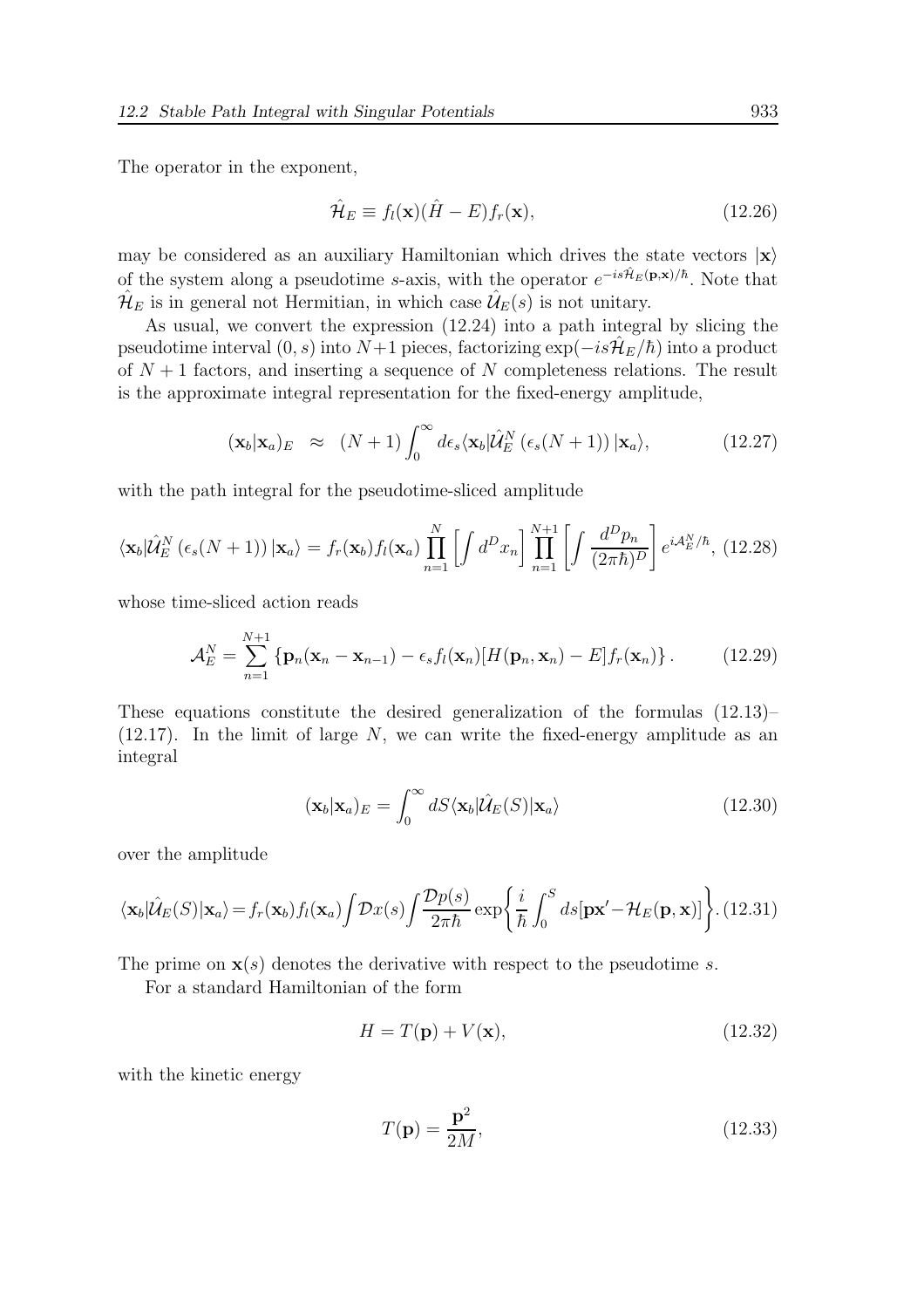the momenta  $\mathbf{p}_n$  in (12.28) can be integrated out and we obtain the configuration space path integral

$$
\langle \mathbf{x}_b | \hat{\mathcal{U}}_E^N (\epsilon_s (N+1)) | \mathbf{x}_a \rangle = \frac{f_r(\mathbf{x}_b) f_l(\mathbf{x}_a)}{\sqrt{2\pi i \epsilon_s f_l(\mathbf{x}_b) f_r(\mathbf{x}_a) \hbar/M}^D}
$$
(12.34)  

$$
\times \prod_{n=1}^N \left[ \int \frac{d^D x_n}{\sqrt{2\pi i \epsilon_s f(\mathbf{x}_n) \hbar/M}^D} \right] e^{iA_E^N/\hbar},
$$

with the sliced action

$$
\mathcal{A}_E^N = \sum_{n=1}^{N+1} \left\{ \frac{M}{2\epsilon_s f_l(\mathbf{x}_n) f_r(\mathbf{x}_{n-1})} (\mathbf{x}_n - \mathbf{x}_{n-1})^2 - \epsilon_s f_l(\mathbf{x}_n) [V(\mathbf{x}_n) - E] f_r(\mathbf{x}_{n-1}) \right\}.
$$
 (12.35)

In the limit of large  $N$ , this may be written as a path integral

$$
\langle \mathbf{x}_b | \hat{\mathcal{U}}_E(S) | \mathbf{x}_a \rangle = f_r(\mathbf{x}_b) f_l(\mathbf{x}_a) \int \mathcal{D}x(s) \exp\left\{ \frac{i}{\hbar} \int_0^S ds \left[ \frac{M}{2f_l f_r} \mathbf{x}'^2 - f_l(V - E) f_r \right] \right\}, (12.36)
$$

with the slicing specification  $(12.35)$ .

The path integral formula for the fixed-energy amplitude based on Eqs. (12.30) and (12.36) is independent of the particular choice of the functions  $f_l(\mathbf{x}), f_r(\mathbf{x})$ , just like the most general operator expression for the resolvent (12.21). Feynman's original time-sliced formula is, of course, recovered with the special choice  $f_l(\mathbf{x}) \equiv$  $f_r(\mathbf{x}) \equiv 1.$ 

When comparing  $(12.25)$  with  $(12.9)$ , we see that for each infinitesimal pseudotime slice, the thickness of the true time slices has the space-dependent value

$$
dt = ds f_l(\mathbf{x}_n) f_r(\mathbf{x}_{n-1}).
$$
\n(12.37)

The freedom in choosing  $f(\mathbf{x})$  amounts to an *invariance under path-dependent time* reparametrizations of the fixed-energy amplitude (12.30). Note that the invariance is exact in the general operator formula (12.21) for the resolvent and in the continuum path integral formula based on (12.30) and (12.36). However, the finite pseudotime slicing in (12.34), (12.35) used to define the path integral, destroys this invariance. At a finite value of N, different choices of  $f(\mathbf{x})$  produce different approximations to the matrix element of the operator  $\hat{\mathcal{U}}_E(s) = f_r(\hat{\mathbf{x}}) e^{-is\hat{\mathcal{H}}_E(\hat{\mathbf{p}}, \hat{\mathbf{x}})/\hbar} f_l(\hat{\mathbf{x}})$ . Their quality can vary greatly. In fact, if the potential is singular and the regulating functions  $f_r(\mathbf{x})$ ,  $f_l(\mathbf{x})$  are not suitably chosen, the Euclidean pseudotime-sliced expression may not exist at all. This is what happens in the Coulomb system if the functions  $f_l(\mathbf{x})$ and  $f_r(\mathbf{x})$  are both chosen to be unity as in Feynman's path integral formula.

The new reparametrization freedom gained by the functions  $f_l(\mathbf{x}), f_r(\mathbf{x})$  is therefore not just a luxury. It is essential for stabilizing the Euclidean time-sliced orbital fluctuations in singular potentials.

In the case of the Coulomb system, any choice of the regulating functions  $f_l(\mathbf{x}), f_r(\mathbf{x})$  with  $f(\mathbf{x}) = r$  leads to a regular auxiliary Hamiltonian  $\mathcal{H}_E$ , and the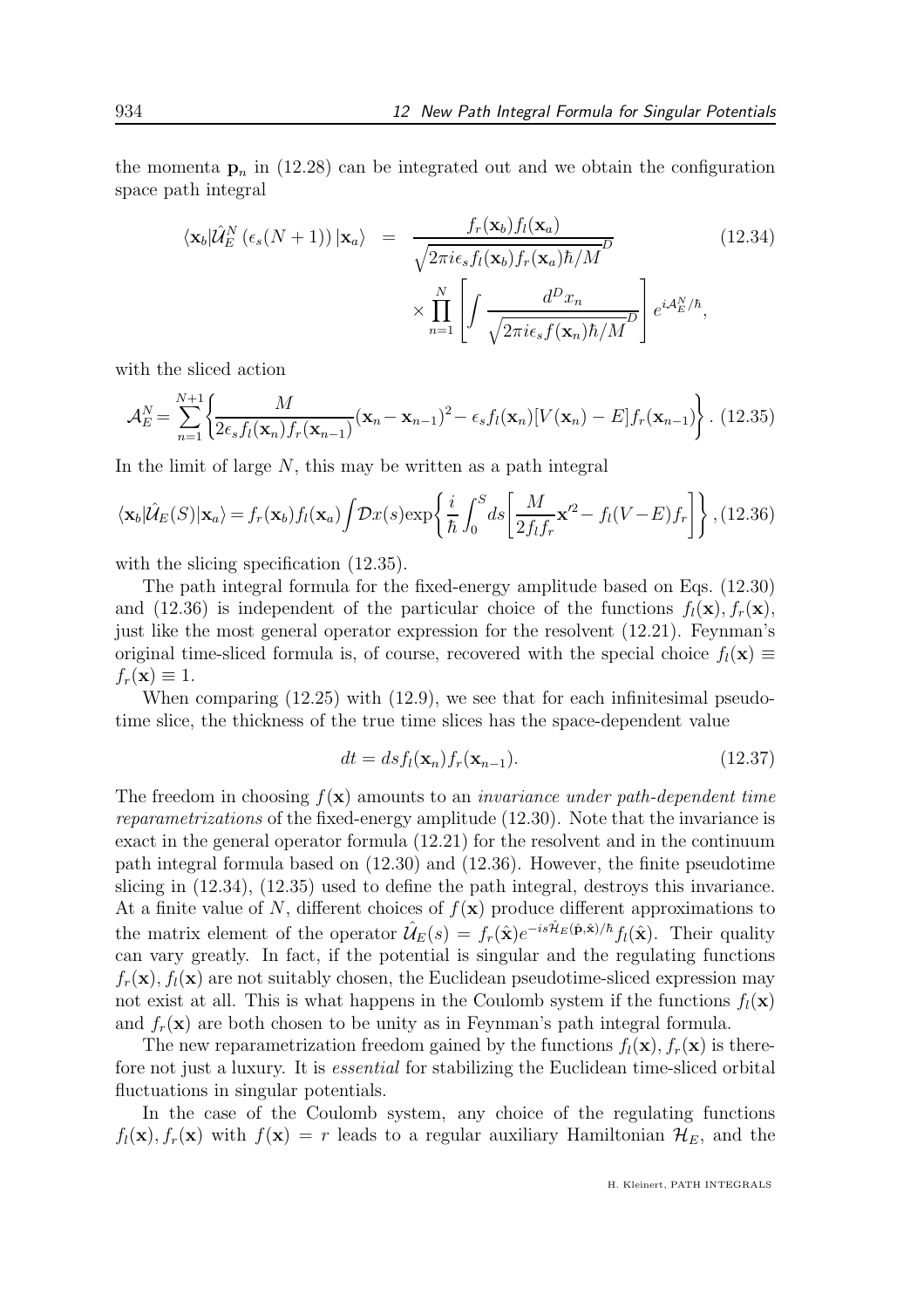path integral expressions (12.27)–(12.36) are all well defined. This was the important discovery of Duru and Kleinert in 1979, to be described in detail in Chapter 13, which has made a large class of previously non-existing Feynman path integrals solvable. By a similar Duru-Kleinert transformation with  $f_l(\mathbf{x})$ ,  $f_r(\mathbf{x})$  with  $f(\mathbf{x}) = \sqrt{f_l(\mathbf{x})f_r(\mathbf{x})} = r^2$ , the earlier difficulties with the centrifugal barrier are resolved, as will be seen in Chapter 14.

#### 12.3 Time-Dependent Regularization

Before treating specific cases, let us note that there exists a further generalization of the above path integral formula which is useful in systems with a time-dependent Hamiltonian  $H(\mathbf{p}, \mathbf{x}, t)$ . There we introduce an auxiliary Hamiltonian

$$
\hat{\mathcal{H}} = f_l(\mathbf{x}, t) [H(\hat{\mathbf{p}}, \mathbf{x}, t) - \hat{E}] f_r(\mathbf{x}, t),
$$
\n(12.38)

where  $\hat{E}$  is the differential operator for the energy which is canonically conjugate to the time t:

$$
\hat{E} \equiv i\hbar \partial_t. \tag{12.39}
$$

The auxiliary Hamiltonian acts on an extended Hilbert space, in which the states are localized in space and time. These states will be denoted by  $|\mathbf{x}, t\rangle$ . They satisfy the orthogonality and completeness relations

$$
\{\mathbf x \, t | \mathbf x' \, t'\} = \delta^{(D)}(\mathbf x - \mathbf x') \delta(t - t'),\tag{12.40}
$$

and

$$
\int d^D x \int dt |\mathbf{x} \, t\} {\{\mathbf{x} \, t\}} = 1,\tag{12.41}
$$

respectively. By construction, the Hamiltonian  $\mathcal H$  does not depend explicitly on the pseudotime s. The pseudotime evolution operator is therefore obtained by a simple exponentiation, as in (12.25),

$$
\hat{\mathcal{U}}(s) \equiv f_r(\mathbf{x}, t) e^{-isf_l(\mathbf{x}, t)(\hat{H} - \hat{E})f_r(\mathbf{x}, t)} f_l(\mathbf{x}, t).
$$
\n(12.42)

The derivation of the path integral is then completely analogous to the timeindependent case. The operator  $(12.42)$  is sliced into  $N + 1$  pieces, and N completeness relations (12.41) are inserted to obtain the path integral

$$
\begin{aligned} \{\mathbf{x}_b t_b | \hat{\mathcal{U}}^N(s) | \mathbf{x}_a t_a \} &= f_r(\mathbf{x}_b, t_b) f_l(\mathbf{x}_a, t_a) \\ &\times \prod_{n=1}^N \left[ \int d^D x_n dt_n \right] \prod_{n=1}^{N+1} \left[ \int \frac{d^D p_n}{(2\pi\hbar)^D} \frac{dE_n}{2\pi\hbar} \right] e^{i\mathcal{A}^N/\hbar}, \end{aligned} \tag{12.43}
$$

with the pseudotime-sliced action

$$
\mathcal{A}^{N} = \sum_{n=1}^{N+1} \{ \mathbf{p}_{n}(\mathbf{x}_{n} - \mathbf{x}_{n-1}) - E_{n}(t_{n} - t_{n-1}) - f_{l}(\mathbf{x}_{n}, t_{n}) [H(\mathbf{p}_{n}, \mathbf{x}_{n}, t_{n}) - E_{n}] f_{r}(\mathbf{x}_{n-1}, t_{n-1}) \}, \qquad (12.44)
$$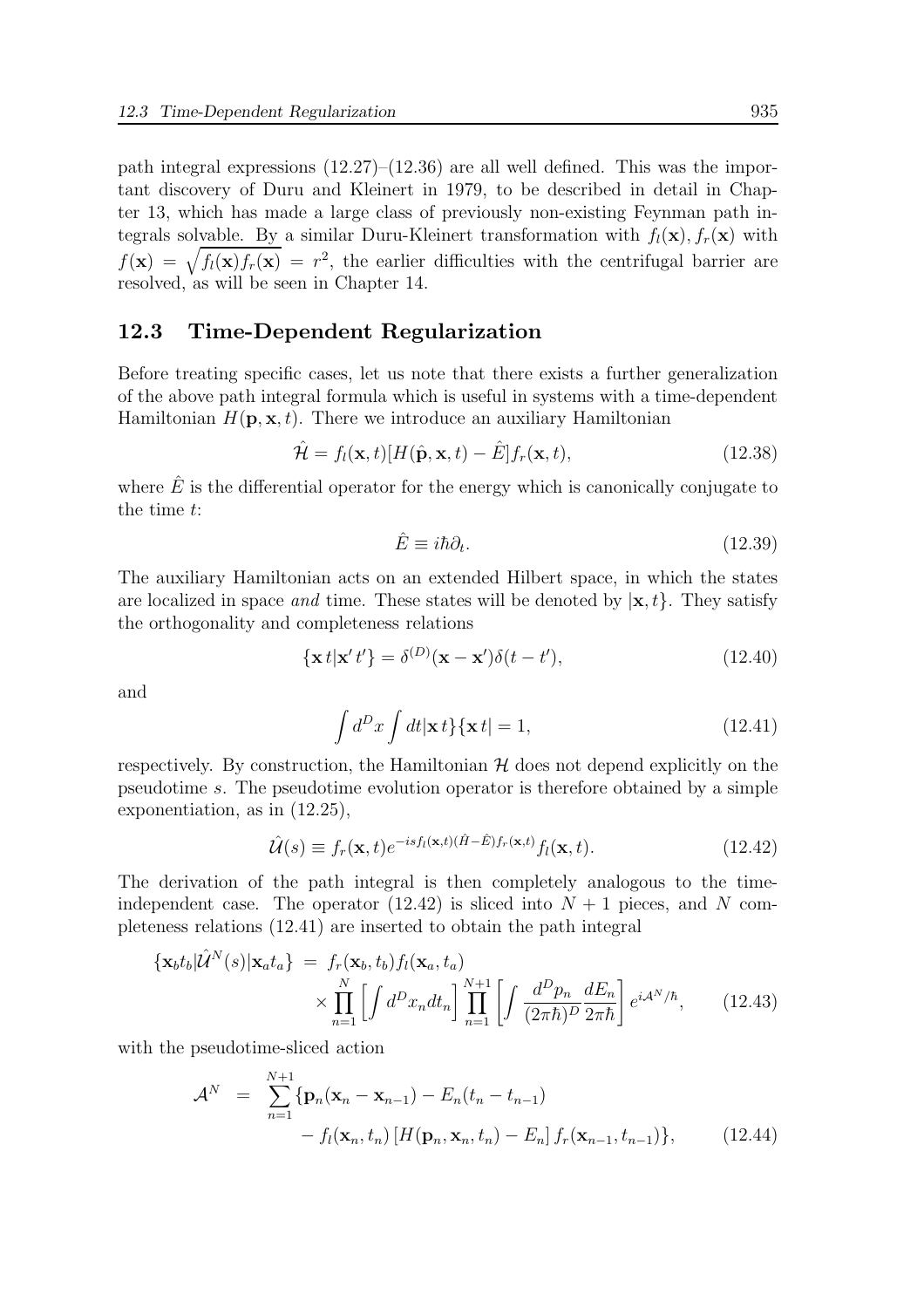where  $\mathbf{x}_b = \mathbf{x}_{N+1}$ ,  $t_b = t_{N+1}$ ;  $\mathbf{x}_a = \mathbf{x}_0$ ,  $t_a = t_0$ . This describes orbital fluctuations in the phase space of spacetime which contains fluctuating worldlines  $\mathbf{x}(s)$ ,  $t(s)$  and their canonically conjugate spacetime  $p(s)$ ,  $E(s)$ . In the limit  $N \to \infty$  we write this as

$$
\begin{array}{rcl}\n\{\mathbf{x}_b t_b | \hat{\mathcal{U}}(S) | \mathbf{x}_a t_a\} & = & f_r(\mathbf{p}_b, \mathbf{x}_b, t_b) f_l(\mathbf{p}_a, \mathbf{x}_a, t_a) \\
& \times & \int \mathcal{D}^D x(s) \mathcal{D}t(s) \int \frac{\mathcal{D}^D p(s)}{(2\pi\hbar)^D} \frac{\mathcal{D}E(s)}{2\pi\hbar} e^{i\mathcal{A}/\hbar},\n\end{array} \tag{12.45}
$$

with the continuous action

$$
\mathcal{A}[\mathbf{p}, \mathbf{x}, E, t] = \int_0^S ds \{ \mathbf{p}(s) \mathbf{x}'(s) - E(s) t'(s) - f_l(\mathbf{p}(s), \mathbf{x}(s), t(s)) [H(\mathbf{p}(s), \mathbf{x}(s), t(s)) - E(s)] f_r(\mathbf{p}(s), \mathbf{x}(s), t(s)) \}.
$$
 (12.46)

In the pseudotime-sliced formula  $(12.43)$ , we can integrate out all intermediate energy variables  $E_n$  and obtain

$$
\begin{aligned}\n\{\mathbf{x}_b t_b | \hat{\mathcal{U}}(S) | \mathbf{x}_a t_a\} &= \prod_{n=1}^N \left[ \int d^D x_n \right] \prod_{n=1}^{N+1} \left[ \int \frac{d^D p_n}{(2\pi\hbar)^D} \right] \\
&\times \delta \left( t_b - t_a - \epsilon_s \sum_{n=1}^{N+1} f_l(\mathbf{p}_n, \mathbf{x}_n, t_n) f_r(\mathbf{p}_{n-1}, \mathbf{x}_{n-1}, t_{n-1}) \right) e^{i\tilde{\mathcal{A}}^N/\hbar}\n\end{aligned} \tag{12.47}
$$

with the action

$$
\tilde{\mathcal{A}}^N = \sum_{n=1}^{N+1} [\mathbf{p}_n(\mathbf{x}_n - \mathbf{x}_{n-1}) - \epsilon_s f_l(\mathbf{p}_n \mathbf{x}_n, t_n) H(\mathbf{p}_n, \mathbf{x}_n, t_n) f_r(\mathbf{p}_{n-1}, \mathbf{x}_{n-1}, t_{n-1})].
$$
\n(12.48)

This looks just like an ordinary time-sliced action with a time-dependent Hamiltonian. The constant width of the time slices  $\epsilon = (t_b - t_a)/(N + 1)$ , however, has now become variable and depends on phase space and time:

$$
\epsilon \to \epsilon_s f_l(\mathbf{p}_n \mathbf{x}_n, t_n) f_r(\mathbf{p}_{n-1}, \mathbf{x}_{n-1}, t_{n-1}). \tag{12.49}
$$

The  $\delta$ -function in (12.47) ensures the correct relation between the pseudotime s and the physical time t. In the continuum limit we may write  $(12.47)$  as

$$
\{\mathbf{x}_b t_b | \hat{\mathcal{U}}(S) | \mathbf{x}_a t_a\} = \int \mathcal{D}^D x(s) \int \frac{\mathcal{D}^D p(s)}{(2\pi\hbar)^D} \delta(t_b - t_a - \int_0^S ds \, f(\mathbf{x}, t)) e^{i\tilde{\mathcal{A}}/\hbar}, \tag{12.50}
$$

with the pseudotime action

$$
\tilde{\mathcal{A}}[\mathbf{p}, \mathbf{x}, t] = \int_0^S ds \left[ \mathbf{p} \mathbf{x}' - f_l(\mathbf{x}, t) H(\mathbf{p}, \mathbf{x}, t) f_r(\mathbf{x}, t) \right],
$$
\n(12.51)

which is a functional of the s-dependent paths  $\mathbf{x}(s)$ ,  $\mathbf{p}(s)$ ,  $t(s)$ . Note that in the continuum formula, the splitting of the regulating function  $f(\mathbf{x}, t)$  into  $f_l(\mathbf{x}, t)$  and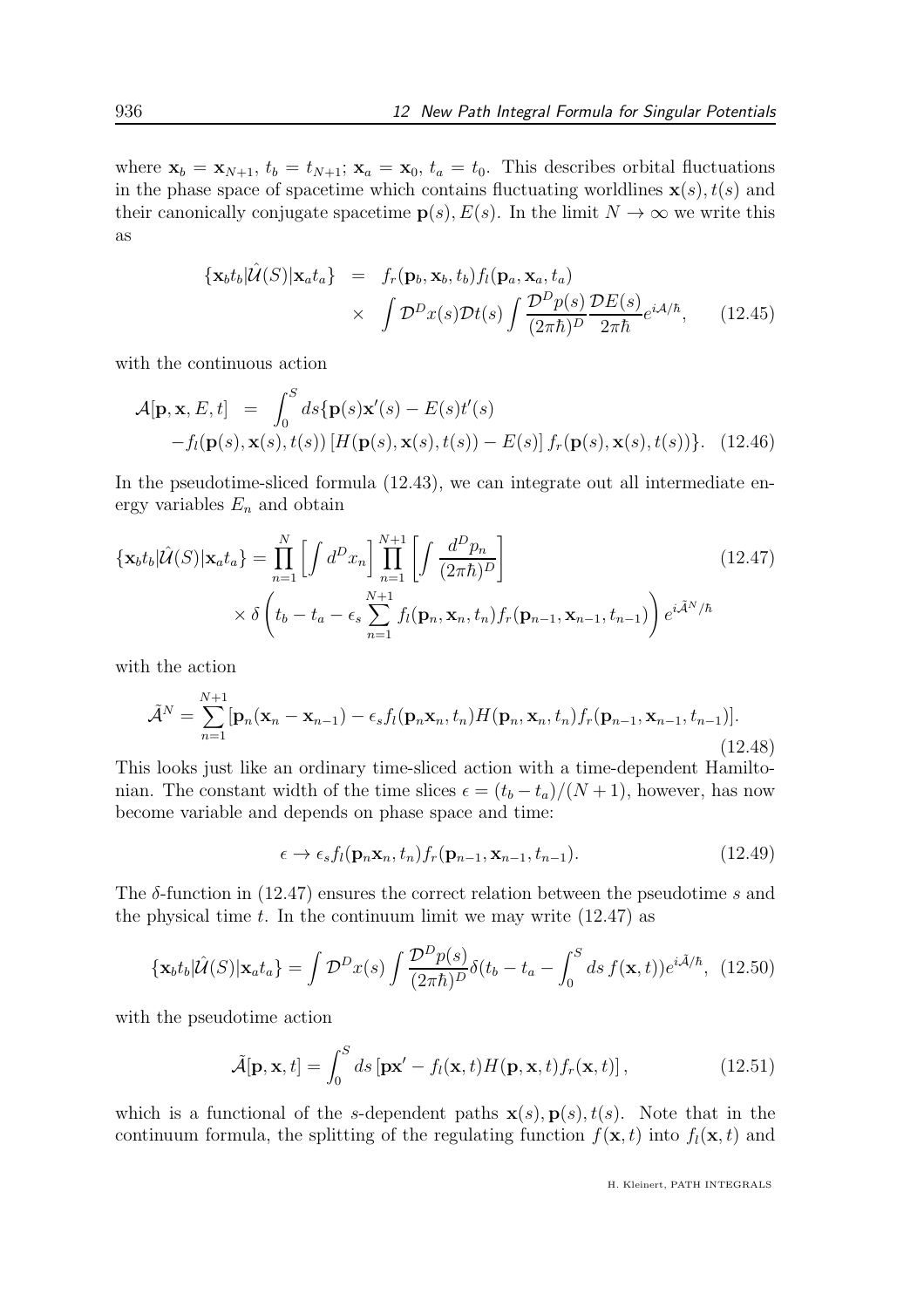$f_r(\mathbf{x}, t)$  according to the parameter  $\lambda$  in Eq. (12.22) cannot be expressed properly since  $f_l$ ,  $H$ , and  $f_r$  are commuting c-number functions. We have written them in a way indicating their order in the time-sliced expressions (12.47), (12.48).

The integral over S yields the original time evolution amplitude

$$
(\mathbf{x}_b t_a | \mathbf{x}_a t_a) = \int_0^\infty dS \{ \mathbf{x}_b t_b | \hat{\mathcal{U}}(S) | \mathbf{x}_a t_a \} = \left\{ \mathbf{x}_b t_b \left| \frac{i\hbar}{\hat{H} - \hat{E}} \right| \mathbf{x}_a t_a \right\}.
$$
 (12.52)

Indeed, by Fourier decomposing the scalar products  $\{x_b t_b | x_a t_a\}$ ,

$$
\{\mathbf{x}_b t_b | \mathbf{x}_a t_a\} = \int \frac{d^D p}{(2\pi\hbar)^D} \int \frac{dE}{2\pi\hbar} e^{i\mathbf{p}(\mathbf{x}_b - \mathbf{x}_a)/\hbar - iE(t_b - t_a)/\hbar}, \tag{12.53}
$$

we see that the right-hand side satisfies the same Schrödinger equation as the lefthand side:

$$
\left[H(-i\hbar\partial_{\mathbf{x}}, \mathbf{x}, t) - i\hbar\partial_t\right](\mathbf{x} \, t | \mathbf{x}_a t_a) = -i\hbar\delta^{(D)}(\mathbf{x} - \mathbf{x}_a)\delta(t - t_a) \tag{12.54}
$$

[recall  $(1.308)$  and  $(12.5)$ ]. If the  $\delta$ -function in  $(12.47)$  is written as a Fourier integral, we obtain a kind of spectral decomposition of the amplitude (12.52),

$$
(\mathbf{x}_b t_a | \mathbf{x}_a t_a) = \int_{-\infty}^{\infty} dE e^{-iE(t_b - t_a)/\hbar} \int_0^{\infty} dS \{ \mathbf{x}_b t_b | \hat{\mathcal{U}}_E(S) | \mathbf{x}_a t_a \}, \qquad (12.55)
$$

with the pseudotime evolution amplitude:

$$
\hat{\mathcal{U}}_E(s) \equiv f_r(\hat{\mathbf{p}}, \mathbf{x}, t) e^{-isf_l(\hat{\mathbf{p}}, \mathbf{x}, t)(\hat{H} - E)f_r(\hat{\mathbf{p}}, \mathbf{x}, t)} f_l(\hat{\mathbf{p}}, \mathbf{x}, t).
$$
(12.56)

#### 12.4 Relation to Schrödinger Theory. Wave Functions

For completeness, consider also the ordinary Schrödinger quantum mechanics described by the pseudo-Hamiltonian  $\hat{\mathcal{H}}$ . This operator is the generator of translations of the system along the pseudotime axis s. Let  $\phi(\mathbf{x}, t, s)$  be a solution of the pseudotime Schrödinger equation

$$
\mathcal{H}(\hat{\mathbf{p}}, \mathbf{x}, \hat{E}, t) \phi(\mathbf{x}, t, s) = i\hbar \partial_s \phi(\mathbf{x}, t, s),
$$
\n(12.57)

written more explicitly as

$$
f_l(\mathbf{x},t) \left[ H(\hat{\mathbf{p}}, \mathbf{x},t) - i\hbar \partial_t \right] f_r(\mathbf{x},t) \phi(\mathbf{x},t,s) = i\hbar \partial_s \phi(\mathbf{x},t,s). \tag{12.58}
$$

Since the left-hand side is independent of s, the s-dependence of  $\phi(\mathbf{x}, t, s)$  can be factored out:

$$
\phi(\mathbf{x}, t, s) = \phi_{\mathcal{E}}(\mathbf{x}, t) e^{-i\mathcal{E}s/\hbar}.
$$
\n(12.59)

If  $H$  is independent of the time  $t$ , it is always possible to stabilize the path integral by a time-independent reparametrization function  $f(\mathbf{x})$ . Then we remove an oscillating factor  $e^{-iEt/\hbar}$  from  $\phi_{\mathcal{E}}(\mathbf{x},t)$  and factorize

$$
\phi_{\mathcal{E}}(\mathbf{x},t) = \phi_{\mathcal{E},E}(\mathbf{x})e^{-iEt/\hbar}.\tag{12.60}
$$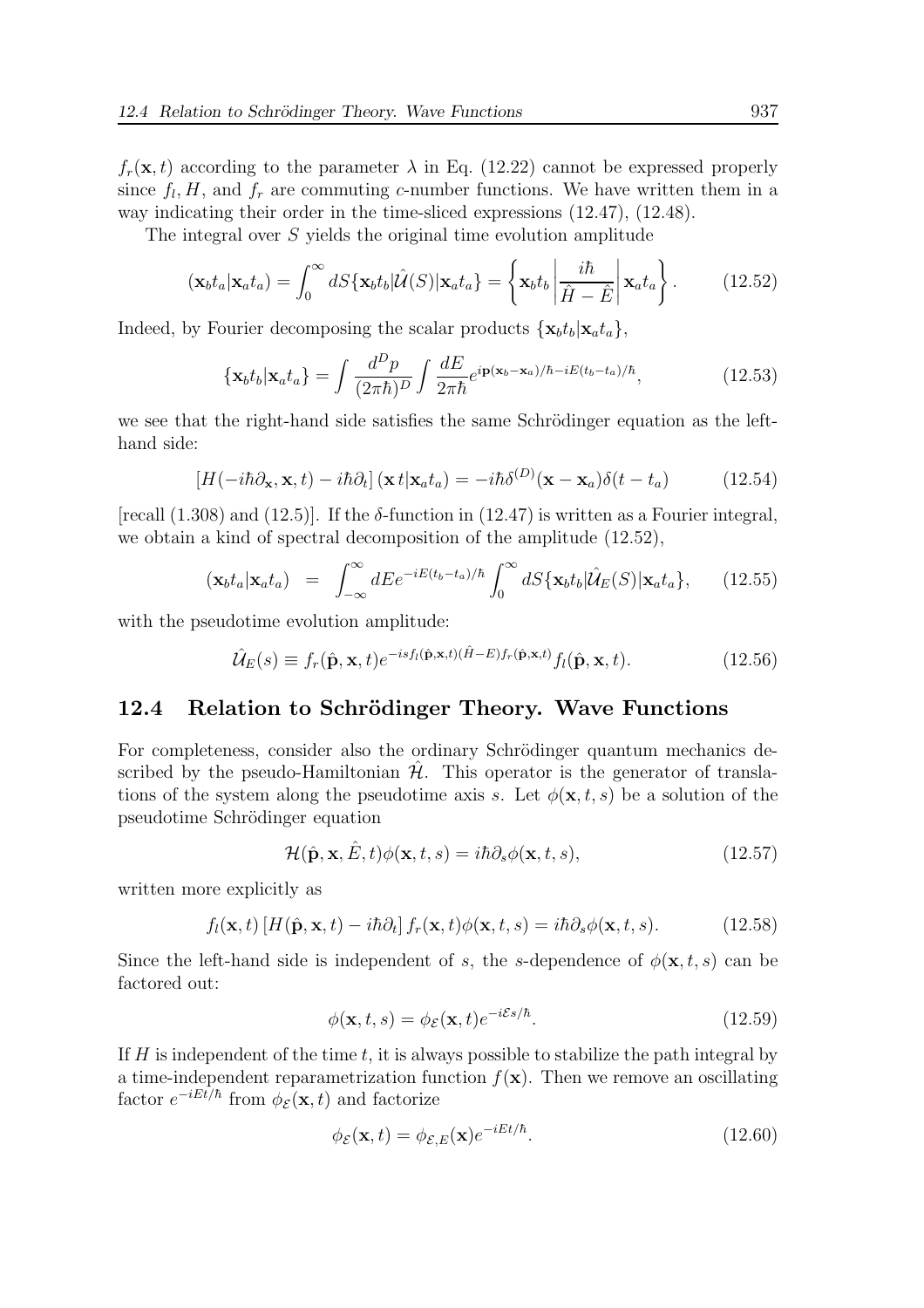This leaves us with the time- and pseudotime-independent equation

$$
\mathcal{H}(\hat{\mathbf{p}}, \mathbf{x}, E) \phi_{\mathcal{E}, E}(\mathbf{x}) = f_l(\mathbf{x}) [H(\hat{\mathbf{p}}, \mathbf{x}) - E] f_r(\mathbf{x}) \phi_{\mathcal{E}, E}(\mathbf{x}) \n= \mathcal{E} \phi_{\mathcal{E}, E}(\mathbf{x}).
$$
\n(12.61)

For each value of E, there will be a different spectrum of eigenvalues  $\mathcal{E}_n$ . This is indicated by writing the eigenvalues  $\mathcal{E}_n$  as  $\mathcal{E}_n(E)$  and the associated eigenstates  $\phi_{\mathcal{E}_n,E(\mathbf{x})}$  as  $\phi_{\mathcal{E}_n(E)}$ .

Suppose that we possess a complete set of such eigenstates at a fixed energy  $E$  labeled by a quantum number n (which is here assumed to take discrete values although it may include continuous values, as usual). We can then write down a spectral representation for the local matrix elements of the pseudotime evolution amplitude (12.25):

$$
\langle \mathbf{x}_b | \hat{\mathcal{U}}_E(S) | \mathbf{x}_a \rangle = f_r(\mathbf{x}_b) f_l(\mathbf{x}_a) \sum_n \phi_{\mathcal{E}_n(E)}(\mathbf{x}_b) \phi_{\mathcal{E}_n(E)}^*(\mathbf{x}_a) e^{-iS\mathcal{E}_n(E)/\hbar}.
$$
 (12.62)

From this we find the expansion for the fixed-energy amplitude (12.24):

$$
(\mathbf{x}_b|\mathbf{x}_a)_E = f_r(\mathbf{x}_b) f_l(\mathbf{x}_a) \sum_n \phi_{\mathcal{E}_n(E)}(\mathbf{x}_b) \phi_{\mathcal{E}_n(E)}^*(\mathbf{x}_a) \frac{i\hbar}{\mathcal{E}_n(E)}.
$$

The time evolution amplitude is given by the Fourier transform

$$
(\mathbf{x}_b t_b | \mathbf{x}_a t_a) = f_r(\mathbf{x}_b) f_l(\mathbf{x}_a) \int_{-\infty}^{\infty} \frac{dE}{2\pi\hbar} e^{iE(t_b - t_a)/\hbar} \sum_n \phi_{\mathcal{E}_n(E)}(\mathbf{x}_b) \phi_{\mathcal{E}_n(E)}^*(\mathbf{x}_a) \frac{i\hbar}{\mathcal{E}_n(E)}.
$$
 (12.63)

This is to be compared with the usual spectral representation of this amplitude for the time-independent Hamiltonian  $H$ 

$$
(\mathbf{x}_b t_b | \mathbf{x}_a t_a) = \sum_n \psi_n(\mathbf{x}_b) \psi_n^*(\mathbf{x}_a) e^{-iE_n(t_b - t_a)/\hbar}, \qquad (12.64)
$$

where  $\psi_n(\mathbf{x})$  are the solutions of the ordinary time-independent Schrödinger equation:

$$
H(\hat{\mathbf{p}}, \mathbf{x})\psi_n(\mathbf{x}) = E_n \psi_n(\mathbf{x}).
$$
\n(12.65)

The relation between the two representations (12.63) and (12.64) is found by observing that for the energy E coinciding with the energy  $E_n$ , the eigenvalue  $\mathcal{E}_n(E)$ vanishes, i.e.,  $i\hbar/\mathcal{E}_n(E)$  has poles at  $E = E_n$  of the form

$$
\frac{i\hbar}{\mathcal{E}_n(E)} \approx \frac{1}{\mathcal{E}'_n(E_n)} \frac{i\hbar}{E - E_n + i\eta}.
$$
\n(12.66)

These contribute to the energy integral in (12.63) with a sum

$$
(\mathbf{x}_b t_b | \mathbf{x}_a t_a) \sim f_r(\mathbf{x}_b) f_l(\mathbf{x}_a) \sum_n \phi_{\mathcal{E}_n(E_n)}(\mathbf{x}_b) \phi_{\mathcal{E}_n(E_n)}^*(\mathbf{x}_a) e^{-iE_n(t_b - t_a)/\hbar}.
$$
 (12.67)

A comparison with (12.64) shows the relation between the bound-state wave functions of the ordinary and the pseudotime Schrödinger equation. In general, the function  $i\hbar/\mathcal{E}_n(E)$  also has cuts whose discontinuities contain the continuum wave functions of the Schrödinger equation (12.65).

These observations will become more transparent in Section 13.8 when treating in detail the bound and continuum wave functions of the Coulomb system.